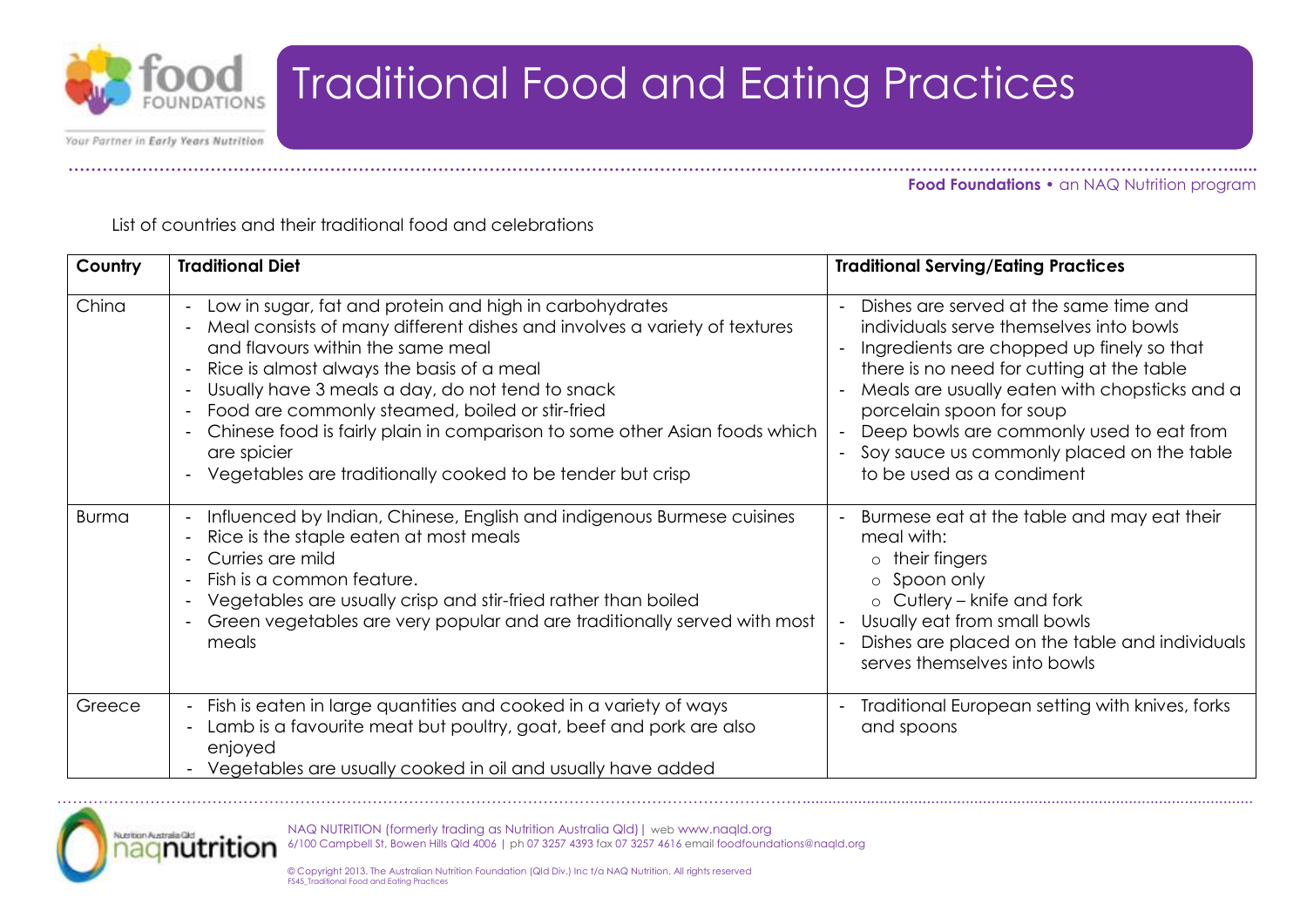

Your Partner in Early Years Nutrition

**……………………………………………………………………………………………………………………………………………………………………………………...... Food Foundations •** an NAQ Nutrition program

|       | herbs/spices<br>Salad is served at almost every meal<br>$\blacksquare$<br>Greek cuisine relies on the use of fresh seasonal ingredients<br>$\overline{\phantom{a}}$<br>Olives and olive oil are essential ingredients in the Greek diet<br>$\overline{\phantom{a}}$<br>Dried fruit and nuts feature highly in the Greek diet<br>$\overline{a}$<br>White crusty bread is served at most meals without butter or margarine<br>$\overline{\phantom{a}}$                                                                                                                                                                                                                                                                                                                                                                                                                                                                                                                                                                                                           |                                                                                                                                                                                                                                                  |
|-------|----------------------------------------------------------------------------------------------------------------------------------------------------------------------------------------------------------------------------------------------------------------------------------------------------------------------------------------------------------------------------------------------------------------------------------------------------------------------------------------------------------------------------------------------------------------------------------------------------------------------------------------------------------------------------------------------------------------------------------------------------------------------------------------------------------------------------------------------------------------------------------------------------------------------------------------------------------------------------------------------------------------------------------------------------------------|--------------------------------------------------------------------------------------------------------------------------------------------------------------------------------------------------------------------------------------------------|
| India | A wide variety of food is eaten and regional variation that is present.<br>Major differences exist between Northern and Southern India<br>Northern India staple - Wheat, eaten as chapattis<br>$\circ$<br>$\circ$ Southern India staple – rice<br>o Northern India curry is usually dry as they can be eaten with chapattis<br>o Southern India curry is usually wet so that the rice can soak up the<br>juices<br>o Northern India meat – mutton, chicken, pork. No beef<br>o Southern India meat - Mainly vegetarian<br>Northen India fish – river fish<br>$\bigcap$<br>$\circ$ Southern India fish – ocean fish occasionally<br>At least one curry is preferred per day<br>$\overline{\phantom{a}}$<br>A wide variety of fruits and vegetables are eaten throughout India<br>$\overline{\phantom{a}}$<br>Regardless of religion persuasion most Indians will not eat meat every day<br>$\blacksquare$<br>if at all<br>Most Indian meals are served with an array of different dishes including<br>$\blacksquare$<br>pappadums, pickles, relishes and raitas | All the food is placed on the table at the<br>same time. Each person eats what they wish<br>depending on the individual taste<br>Northern Indians may use spoons to eat the<br>meal<br>Southern Indians may use their hands to eat<br>their meal |

……………………………………………………………………………………………………………………………….........................................................................................................



NAQ NUTRITION (formerly trading as Nutrition Australia Qld)| web www.naqld.org 6/100 Campbell St, Bowen Hills Qld 4006 | ph 07 3257 4393 fax 07 3257 4616 email foodfoundations@naqld.org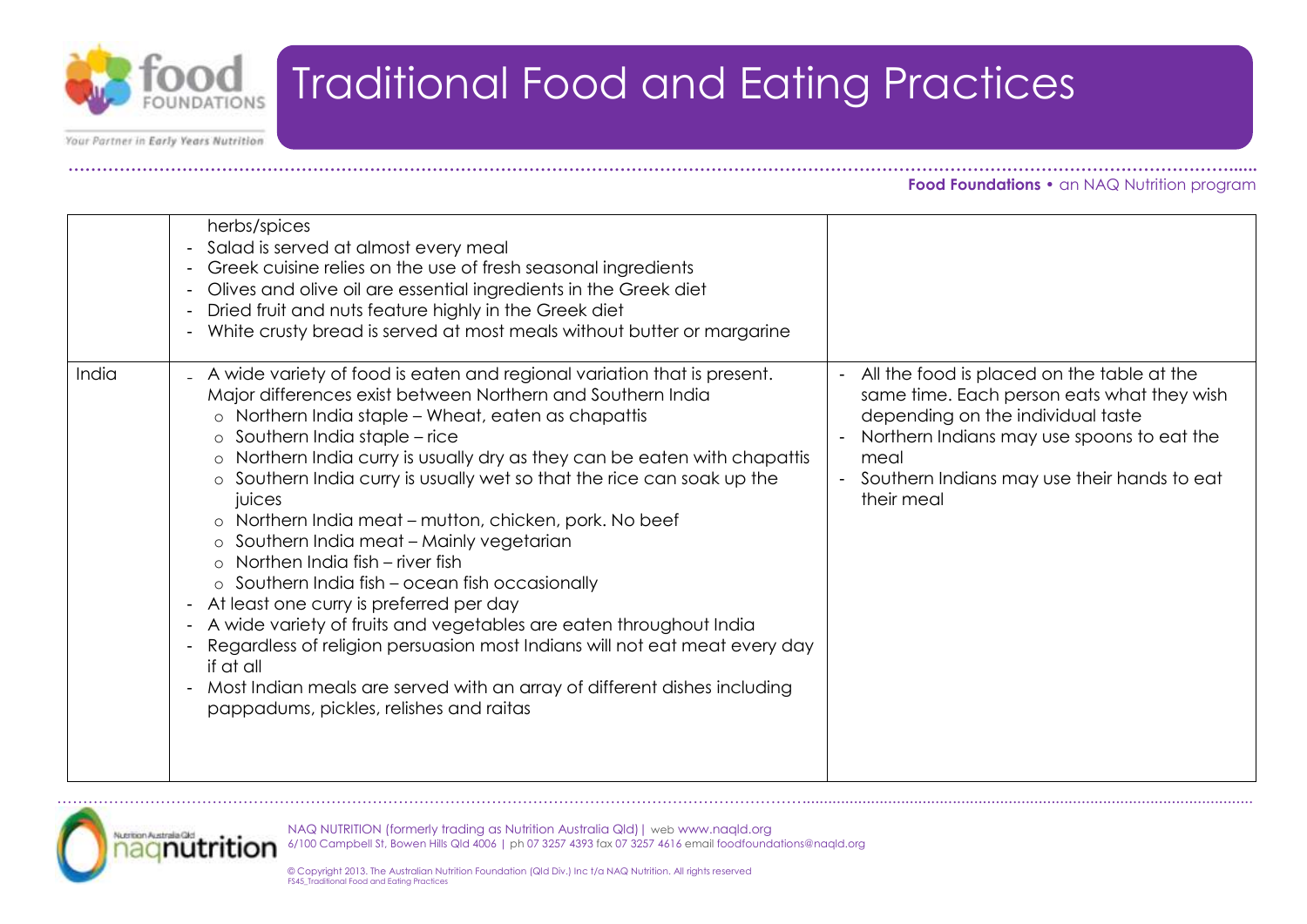

Your Partner in Early Years Nutrition

**……………………………………………………………………………………………………………………………………………………………………………………...... Food Foundations •** an NAQ Nutrition program

| Indonesia,<br>Malaysia<br>and<br>Singapore | - Fruit is eaten often<br>Due to the similar climate, many of the vegetables eaten in Australia are<br>also eaten in Indonesia, Malaysia and Singapore<br>Indian Malaysians and Indian Singaporeans enjoy spicy foods including<br>curries and satay dishes<br>Chinese Malaysians and Singaporeans eat less spicy, quite plain food<br>Eating habits will vary according to religious beliefs. E.g.<br>o Muslims do not eat pork<br>o Hindus will not eat beef<br>o Buddhists can be strict vegetarians<br>The staple of every meal is rice<br>Soup is eaten at least once a day<br>$\blacksquare$<br>In general pork is the meat eaten most frequently, followed by chicken<br>(Muslim Malaysians however do not eat pork)<br>Fish and prawns are commonly eaten<br>$\overline{\phantom{a}}$<br>All vegetables are eaten. Green vegetables are preferred and to other<br>vegetables and are eaten at almost every meal | - All dishes are placed on the table at the same<br>time. Individuals serve themselves<br>Dishes are usually served and eaten from<br>bowls rather than plates<br>Utensils will vary. Some people will use<br>chopsticks, while others will prefer to use their<br>fingers (right hand only). Those who use this<br>method of eating are very gracious and neat. |
|--------------------------------------------|-------------------------------------------------------------------------------------------------------------------------------------------------------------------------------------------------------------------------------------------------------------------------------------------------------------------------------------------------------------------------------------------------------------------------------------------------------------------------------------------------------------------------------------------------------------------------------------------------------------------------------------------------------------------------------------------------------------------------------------------------------------------------------------------------------------------------------------------------------------------------------------------------------------------------|------------------------------------------------------------------------------------------------------------------------------------------------------------------------------------------------------------------------------------------------------------------------------------------------------------------------------------------------------------------|
| Italy                                      | In Italy there are over 20 different regions each with a unique cuisine.<br>Italians like to eat pork, veal, chicken and fish. Cold cuts of meat such as<br>$\blacksquare$<br>salami, ham and mortadella are eaten regularly. The majority of these<br>cold cuts are high in fat and/or salt and their consumption should be<br>minimised.<br>Vegetables, including legumes are usually boiled and then flavoured with<br>$\sim$<br>spices.<br>Salad is a part of almost every midday and evening meal, even when hot                                                                                                                                                                                                                                                                                                                                                                                                   | Use traditional Europeans setting with knives,<br>forks and spoons<br>The meal usually begins with a soup or<br>antipasto (a selection of meats, cheeses and<br>vegetables)<br>Olive oil and vinegar are placed on the table<br>to be used as a dressing for salad                                                                                               |

……………………………………………………………………………………………………………………………….........................................................................................................

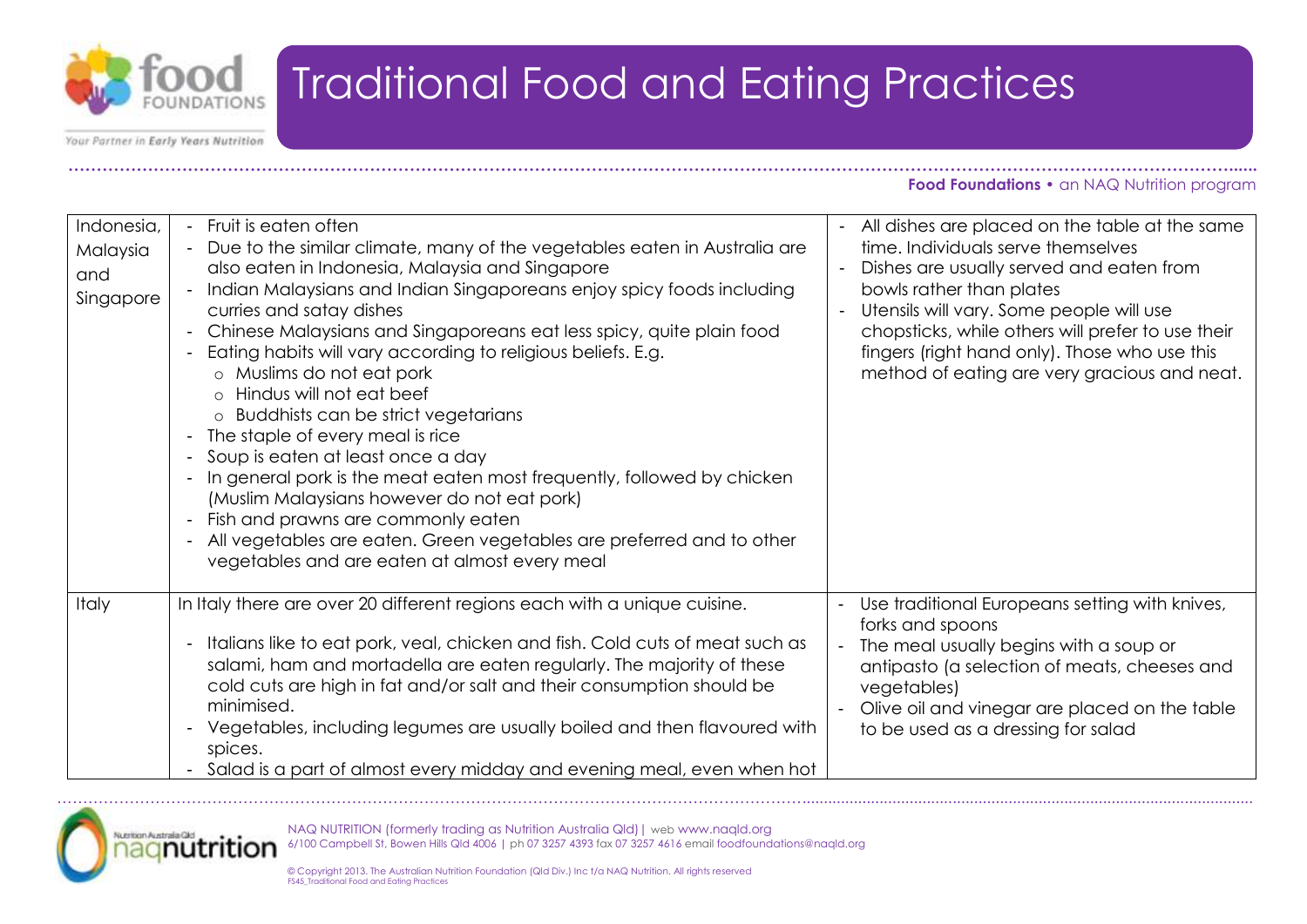

Your Partner in Early Years Nutrition

**……………………………………………………………………………………………………………………………………………………………………………………...... Food Foundations •** an NAQ Nutrition program

|                | vegetables are being served<br>Pasta is common<br>White crusty bread it served without butter or margarine at every meal<br>- Fruit is usually served at the end of each meal                                                                                                                                                                                                                                                                                                                                                                                                                                                                                                                                                                                                                                                                                                                                                                                                                                                                                                                                                                                                                                                                                                                                                  |                                                                                                                                                                                                                                                                                                                                                      |
|----------------|--------------------------------------------------------------------------------------------------------------------------------------------------------------------------------------------------------------------------------------------------------------------------------------------------------------------------------------------------------------------------------------------------------------------------------------------------------------------------------------------------------------------------------------------------------------------------------------------------------------------------------------------------------------------------------------------------------------------------------------------------------------------------------------------------------------------------------------------------------------------------------------------------------------------------------------------------------------------------------------------------------------------------------------------------------------------------------------------------------------------------------------------------------------------------------------------------------------------------------------------------------------------------------------------------------------------------------|------------------------------------------------------------------------------------------------------------------------------------------------------------------------------------------------------------------------------------------------------------------------------------------------------------------------------------------------------|
| Middle<br>East | Represents the general geographical region south eat of Europe. Countries<br>considered to be in this region include: Egypt, Iran, Iraq, Israel, Jordan,<br>Lebanon, Oman, Palestine, Qatar, Saudi Arabia, Syria, Turkey and Yemen.<br>Every country has it's own individual culture and eating habits however<br>these countries have been grouped together as they follow similar<br>patterns.<br>Cooking and eating are very social affairs and often take place in the<br>$\blacksquare$<br>company of others<br>Many Middle Eastern food habits especially food taboos, will be based<br>$\blacksquare$<br>on religious beliefs - see sections on Jewish and Islamic Eating habits.<br>Wheat and rice are the staples – bread, rice or both are consumed at<br>$\overline{\phantom{a}}$<br>most meals.<br>- There are many types of bread, the most common bread is flat and<br>sometimes used to pick up meat or vegetables and to dip into a sauce or<br>gravy<br>Meals are based on chick peas, beans. Lentils, rice, cracked wheat,<br>$\blacksquare$<br>barley and toher cereals.<br>Meat is eaten regularly and is usually spiced or marinated. Grilling, frying<br>$\overline{\phantom{a}}$<br>and stewing are common ways of cooking meat<br>Lamb is very popular, although fish, beef and chicken are also eaten | Many Middle Eastern people will eat with their<br>hands, using bread to act as a spoon,<br>however some will prefer to use utensils<br>Food is usually placed in the middle of the<br>table on serving platters or bowls and people<br>help themselves<br>Iraqis are offended if the left hand is used<br>while eating, as it is considered unclean. |

……………………………………………………………………………………………………………………………….........................................................................................................



NAQ NUTRITION (formerly trading as Nutrition Australia Qld)| web www.naqld.org 6/100 Campbell St, Bowen Hills Qld 4006 | ph 07 3257 4393 fax 07 3257 4616 email foodfoundations@naqld.org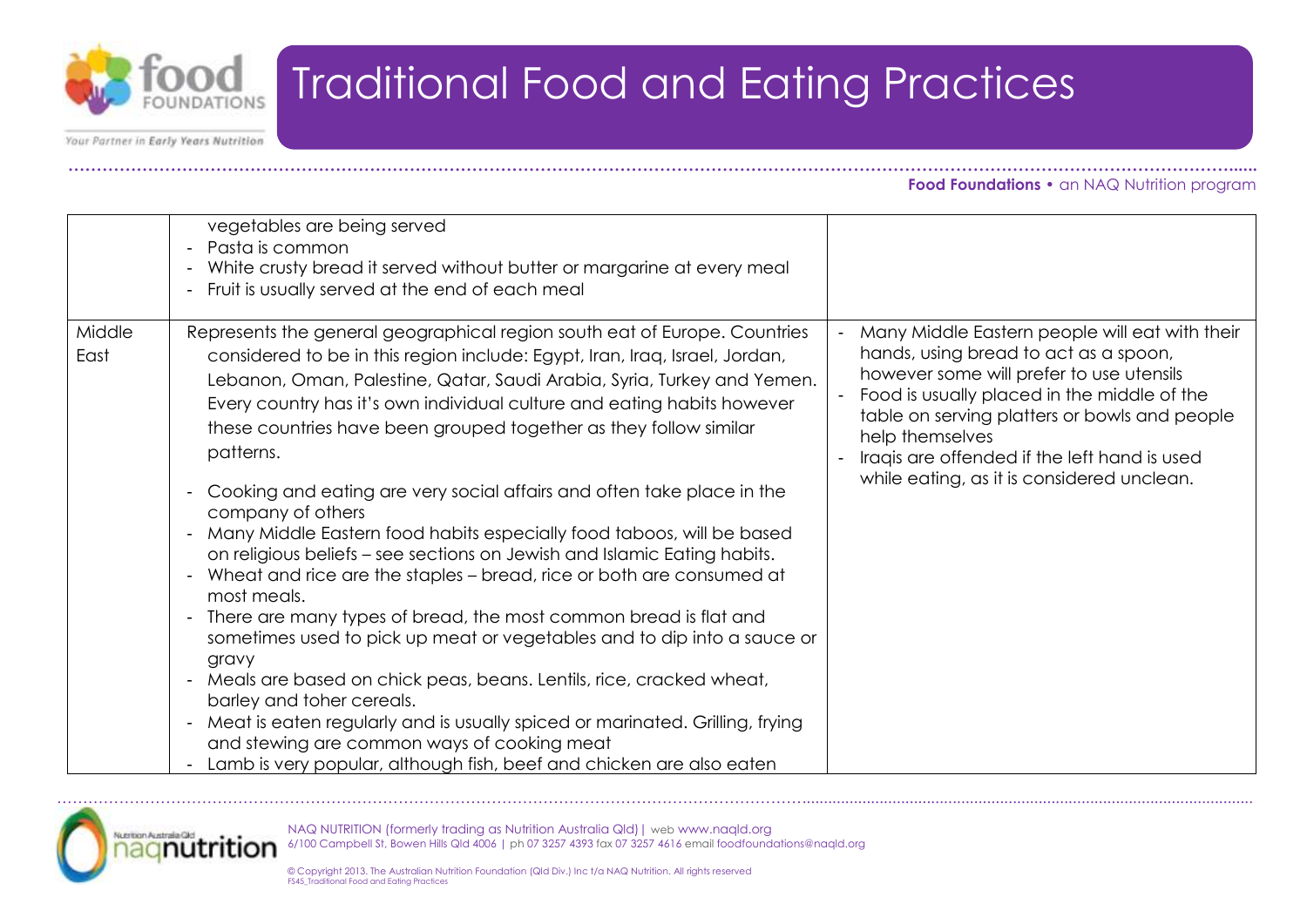

Your Partner in Early Years Nutrition

#### **……………………………………………………………………………………………………………………………………………………………………………………...... Food Foundations •** an NAQ Nutrition program

| Vegetables are eaten with most meals and are an integral part of the<br>diet. They may be eaten raw, pickled, as salads, stuffed as a main dish,<br>added to meat in a stew, sautéed, steamed or deep fried.<br>Fresh fruit is generally preferred, although stewed, stuffed and dried fruit<br>are also enjoyed.<br>Yoghurt is an essential port of the Middle Eastern diet and used in both<br>hot and cold dishes<br>Soups are popular and are often eaten as a meal in themselves,<br>accompanied by bread.<br>For most Middle Easten people, the main dish of the day is a rich<br>vegetables stew which contains only a little meat. |  |
|--------------------------------------------------------------------------------------------------------------------------------------------------------------------------------------------------------------------------------------------------------------------------------------------------------------------------------------------------------------------------------------------------------------------------------------------------------------------------------------------------------------------------------------------------------------------------------------------------------------------------------------------|--|
|--------------------------------------------------------------------------------------------------------------------------------------------------------------------------------------------------------------------------------------------------------------------------------------------------------------------------------------------------------------------------------------------------------------------------------------------------------------------------------------------------------------------------------------------------------------------------------------------------------------------------------------------|--|



NAQ NUTRITION (formerly trading as Nutrition Australia Qld)| web www.naqld.org 6/100 Campbell St, Bowen Hills Qld 4006 | ph 07 3257 4393 fax 07 3257 4616 email foodfoundations@naqld.org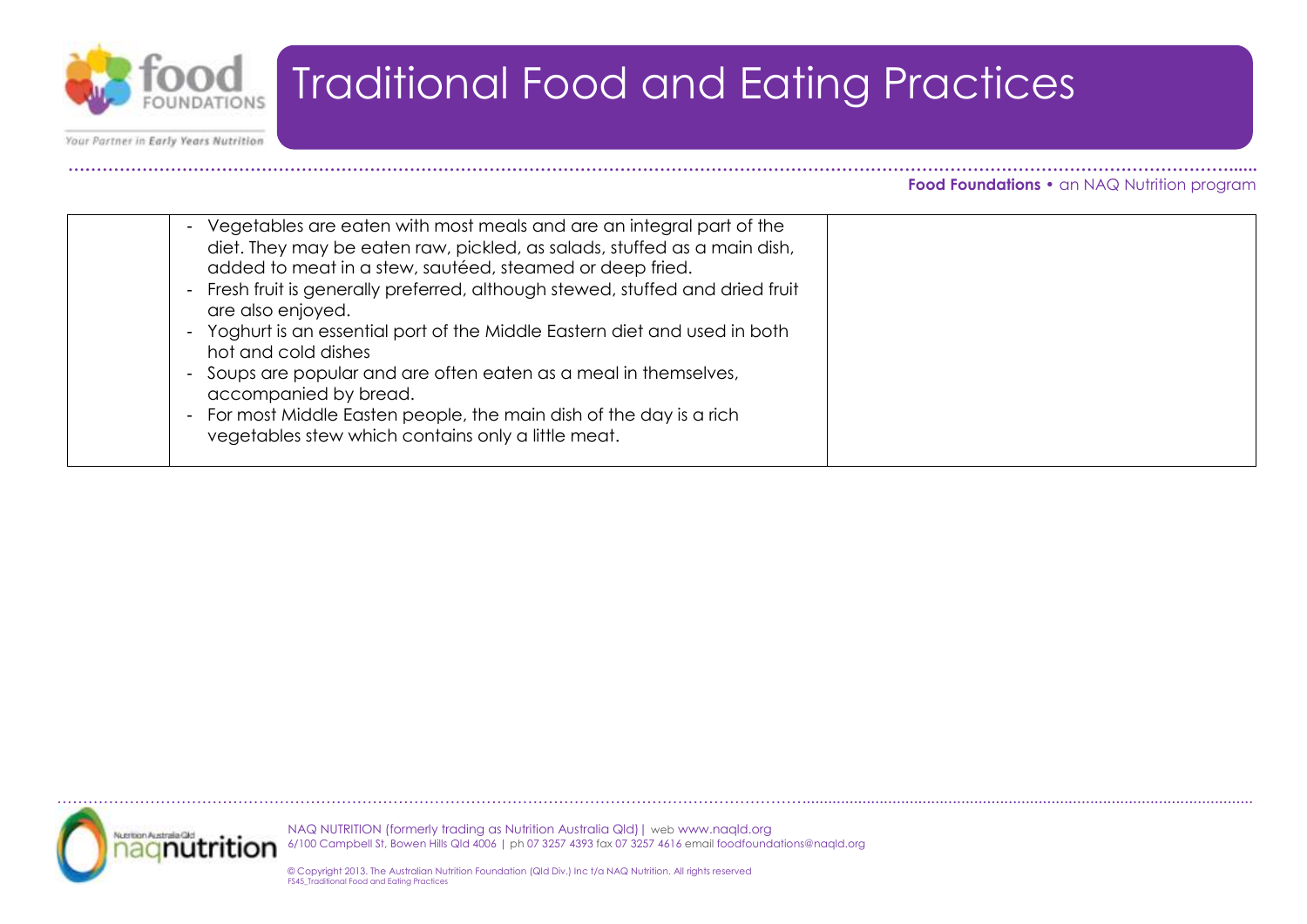

Your Partner in Early Years Nutrition

**……………………………………………………………………………………………………………………………………………………………………………………...... Food Foundations •** an NAQ Nutrition program

#### **China - special/religious occasions**

Dates for many Chinese festivals are based on the lunar calendar. Consequently, the date will vary every year. Check with your local Chinese community for exact dates.

- Chinese new year January (3 day festival)
- Mid Autumn Festival May/June

### **Burma - special/religious occasions**

- Ya Gui Me Bon Pwe February
	- o Burmese version of 'Let's have a BBQ' except they celebrate with a large bonfire and a long wok is used to cook.

- Thin Junge (Water Festival) April
- Da Ma Set Kya July

### **Greece – Special/religious occasions**

- Greek eating habits are largely influenced by religion. Most Greeks follow the Greek Orthodox religion and their Easter and Christmas celebrations fall on different dates to those from Christian religions.
- Holy Thursday Easter bread is usually baked
- Good Friday only vegetables and legumes without oil are eaten
- Dragon Boat Festival
- **Birthdays** 
	- o Beginning of the Buddhist lent. Some people may fast at this time
- Tha Din Kyut (Festival of Light) October
- Good Friday
- Christmas
- Birthdays and Anniversaries
- Easter
- Lent
- 15 August (St Mary's Day called the Assumption)
- 14 September (Day of the Cross)
- Christmas
- Names Days
- New Year



NAQ NUTRITION (formerly trading as Nutrition Australia Qld)| web www.naqld.org 6/100 Campbell St, Bowen Hills Qld 4006 | ph 07 3257 4393 fax 07 3257 4616 email foodfoundations@naqld.org

……………………………………………………………………………………………………………………………….........................................................................................................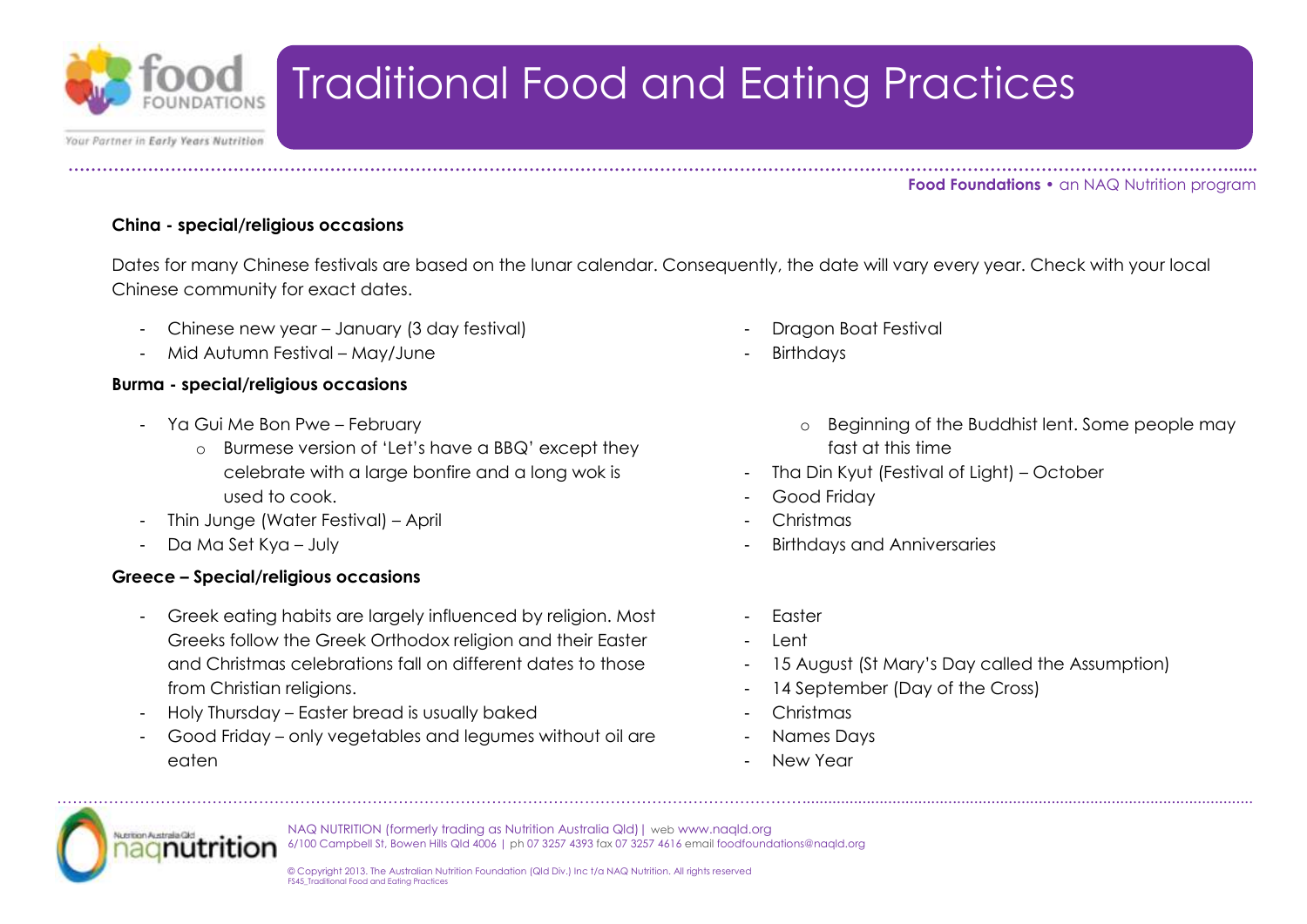

Your Partner in Early Years Nutrition

**……………………………………………………………………………………………………………………………………………………………………………………...... Food Foundations •** an NAQ Nutrition program

### **India – special/religious occasions**

- The Indian year is based on the lunar calendar and so dates for special events will vary every year. Contact your local Indian society to find out exact dates.
- The majority of Indians practise Hinduism and this is followed in descending order by Islam, Christianity, Sikhism, Jainism and Buddhism. Different religious groups have different food restrictions and celebrate different religious occasions. Take to the families attending your OSHC to determine their special/religious occasions celebrated.

### **Indonesia, Malaysia and Singapore – special/religious occasions**

- Good Friday
- Easter Sunday
- Chinese New Year
- Mid Autumn Festival
- Winter Solstice Festival
- Muslim see Islam section

#### **Italy – special/religious occasions**

The majority of Italians are Roman Catholic; therefore two of the most important events of the year are Christmas and Easter

……………………………………………………………………………………………………………………………….........................................................................................................

- Christmas Eve
- Christmas Day
- Good Friday
- Ash Wednesday
- **Easter**

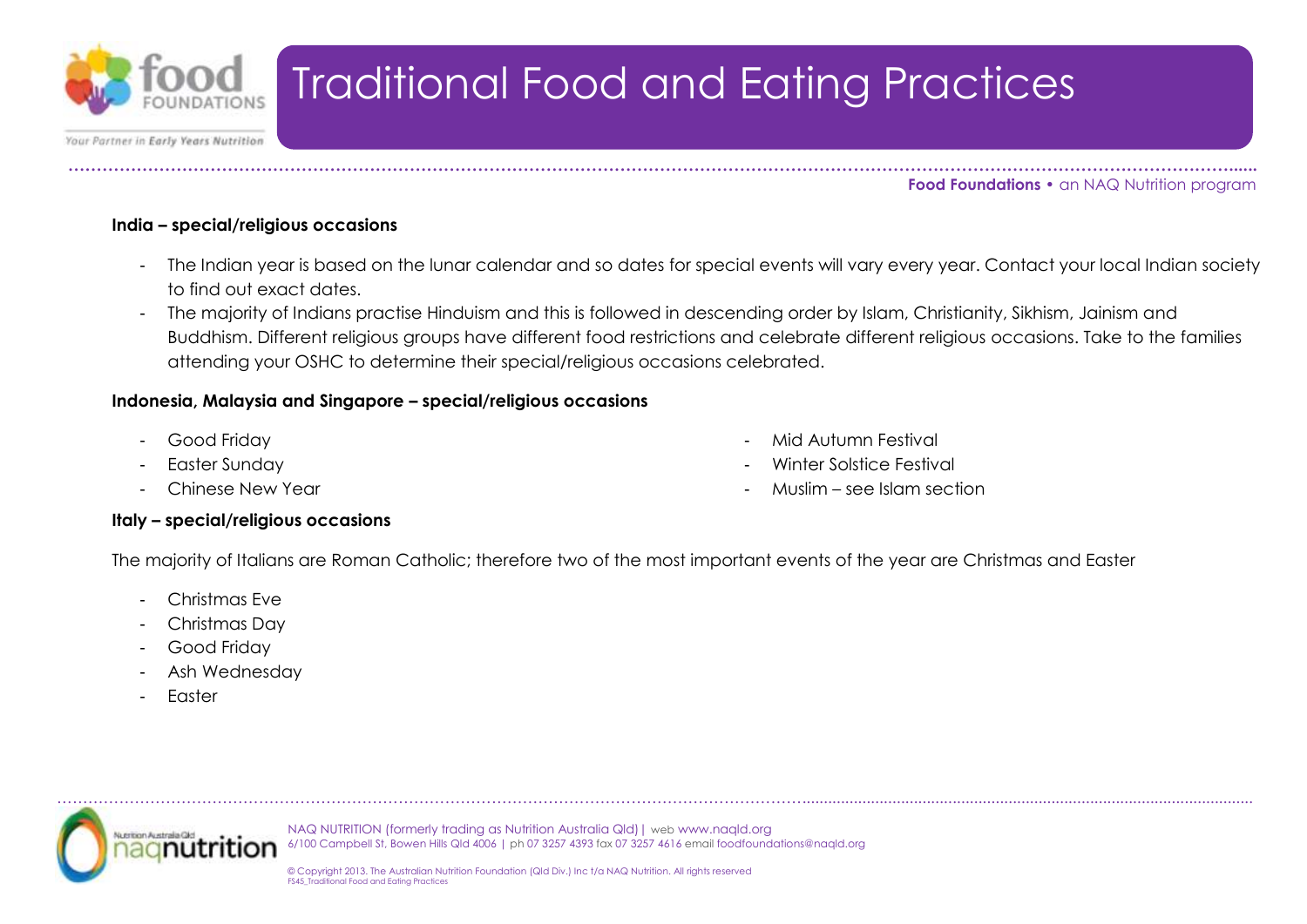

Your Partner in Early Years Nutrition

**……………………………………………………………………………………………………………………………………………………………………………………...... Food Foundations •** an NAQ Nutrition program

#### **Vegetarian:**

Vegetarian is a broad term that means a diet free from meat, fish and poultry. There are many reasons why a family may choose to be vegetarian such as personal health, religion and animal rights, so it is always important that services are respectful of these.

The three main types of vegetarians are listed below with the food groups they do and do not eat.

| <b>Food Group</b>                                                          | <b>Breads &amp;</b><br><b>Cereals</b> | <b>Vegetables</b> | Fruit         | Dairy/<br><b>alternatives</b> | Meat/<br><b>alternatives</b>                  | Other |
|----------------------------------------------------------------------------|---------------------------------------|-------------------|---------------|-------------------------------|-----------------------------------------------|-------|
| Lacto-ovo<br>vegetarians: avoid<br>meat and seafood,<br>but consume dairy, | All permitted                         | All permitted     | All permitted | All permitted                 | Eggs permitted<br>Nuts and seeds<br>permitted |       |
| eggs and plant food.                                                       |                                       |                   |               |                               | No meat<br>No seafood                         |       |
| Lacto vegetarians:<br>Avoid meat, seafood                                  | All permitted                         | All permitted     | All permitted | All permitted                 | Nuts and seeds<br>permitted                   |       |
| and eggs but<br>consume dairy and<br>plant food.                           |                                       |                   |               |                               | No eggs<br>No meat<br>No seafood              |       |

……………………………………………………………………………………………………………………………….........................................................................................................



NAQ NUTRITION (formerly trading as Nutrition Australia Qld)| web www.naqld.org 6/100 Campbell St, Bowen Hills Qld 4006 | ph 07 3257 4393 fax 07 3257 4616 email foodfoundations@naqld.org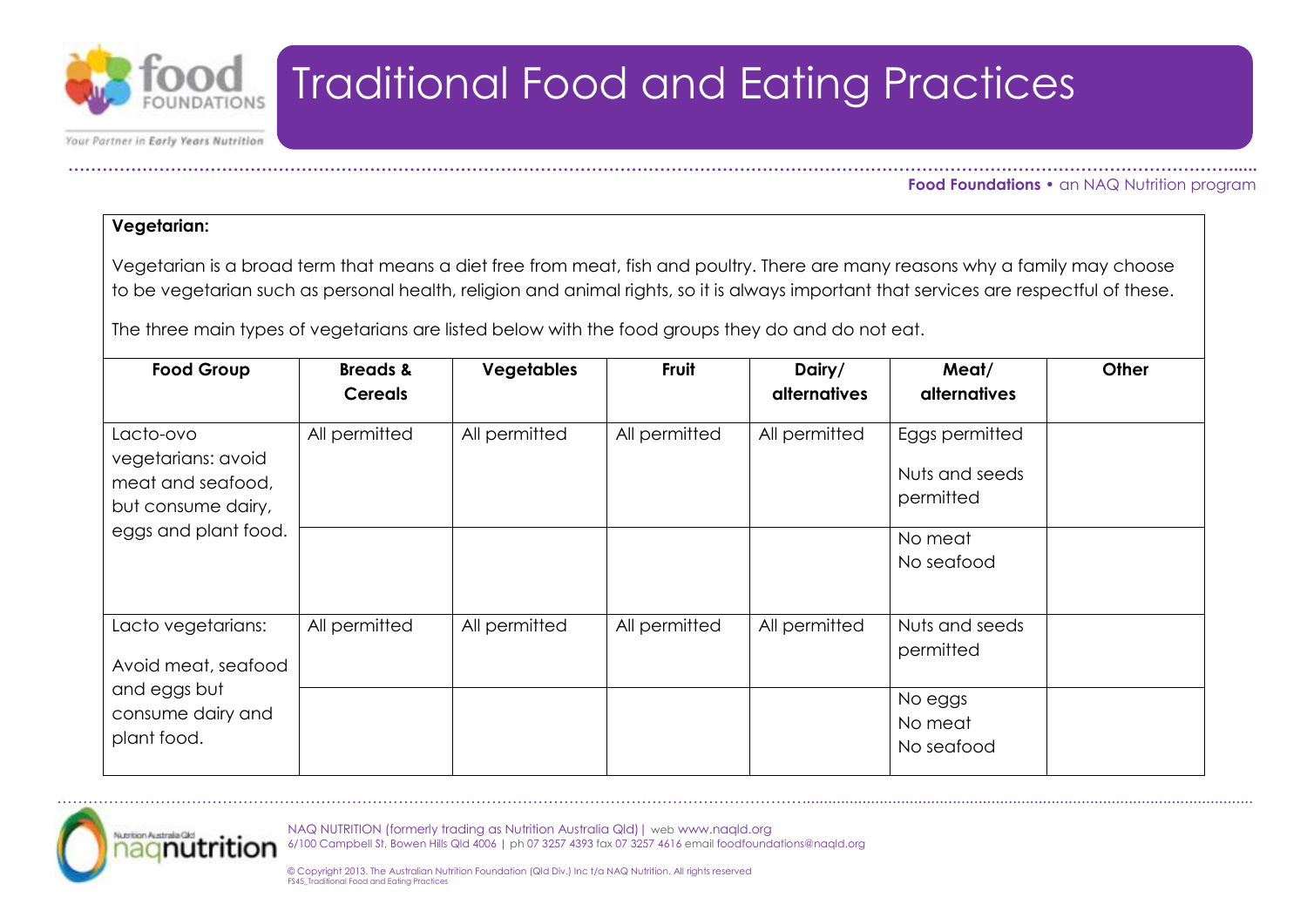

Your Partner in Early Years Nutrition

#### **……………………………………………………………………………………………………………………………………………………………………………………...... Food Foundations •** an NAQ Nutrition program

| Vegans: consume<br>plant food only. | All permitted | All permitted | All permitted | Soy permitted | Nuts and seeds<br>permitted      |                                                                         |
|-------------------------------------|---------------|---------------|---------------|---------------|----------------------------------|-------------------------------------------------------------------------|
|                                     |               |               |               | No dairy      | No eggs<br>No meat<br>No seafood | No products<br>containing<br>traces of dairy,<br>eggs, meat,<br>seafood |

#### **Islamic Religion:**

Islam is a religion which is practiced in almost all countries; a person who follows this religion is called a Muslim. Muslims eat a Halal diet, which means they only eat food which is permitted in Islam. Food which is not permitted is called Haram. Islam places responsibility on the individual to practice their religion, as such there are personal and cultural variations – so always discuss with families first so you know what food their children can and can't eat.

| <b>Food Group</b> | <b>Breads &amp;</b> | <b>Vegetables</b> | <b>Fruit</b>      | Dairy/              | Meat/                  | Other            |
|-------------------|---------------------|-------------------|-------------------|---------------------|------------------------|------------------|
|                   | <b>Cereals</b>      |                   |                   | <b>alternatives</b> | <b>alternatives</b>    |                  |
| Permitted -       | All permitted       | All permitted     | All permitted     | All permitted       | Chicken, beef          | Spices, pickles, |
| <b>Halal Food</b> | without addition    | without addition  | without addition  | without addition    | and lamb               | chutney          |
|                   | of animal fats or   | of animal fats or | of animal fats or | of animal fat       | slaughtered            |                  |
|                   | alcohol during      | alcohol during    | alcohol during    | and with vanilla    | according to           | Jam, honey and   |
|                   |                     |                   |                   | or halal            | <b>Islamic dietary</b> |                  |

……………………………………………………………………………………………………………………………….........................................................................................................